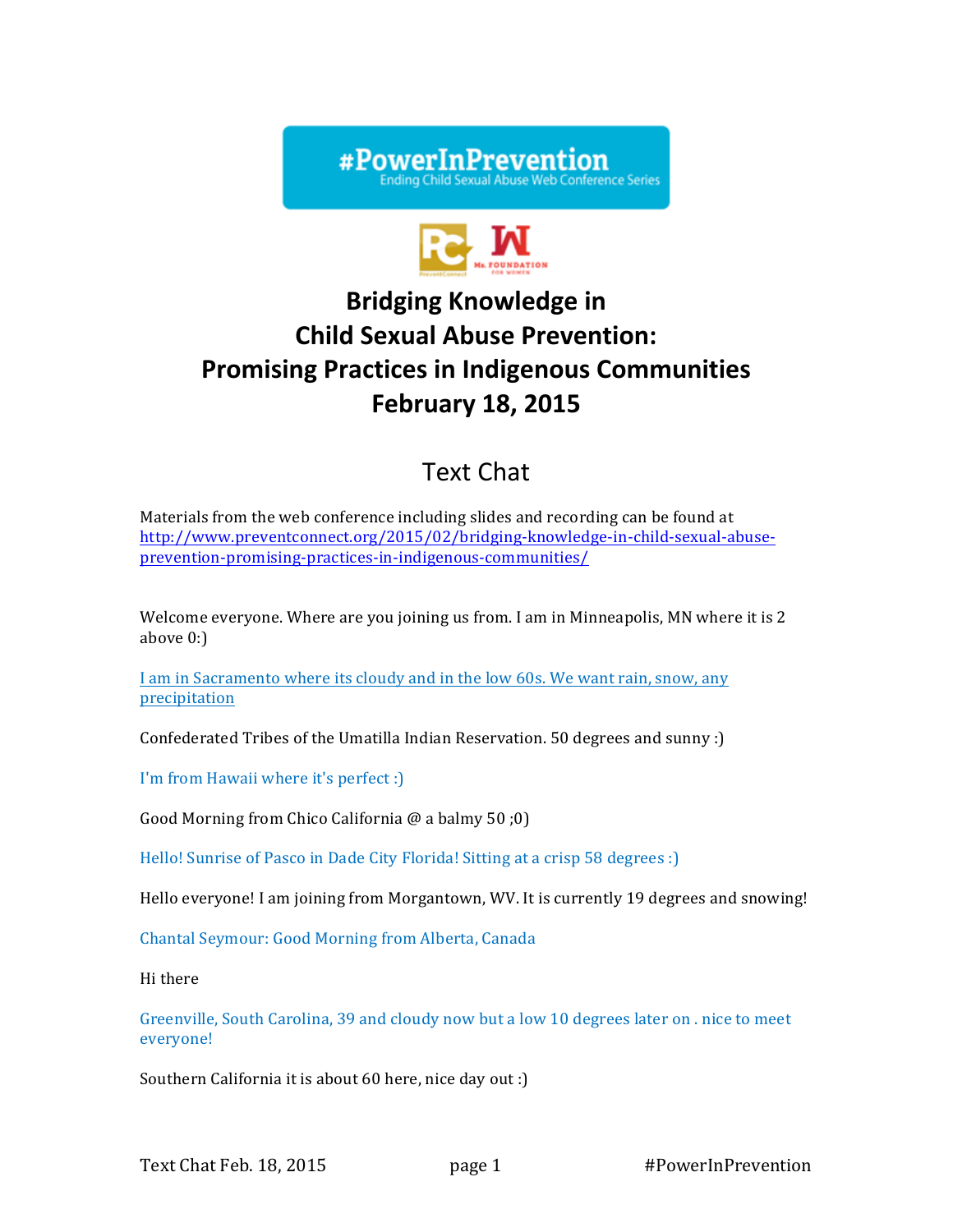Syracuse NY temperature is a balmy 27 degrees, we call it a heat wave.

Hello! I'm in Lumberton, North Carolina and it is a cool 28 degrees.

Craig, CO 35 degrees sunny and beautiful!

in St Augustine Fl.

seems like our beautiful country is freezing up a little everywhere

Alpena Michigan here. It is 6 degrees with a wind chill of -9

Amber Preston: I am green with envy towards all in nice weather with NO SNOW! We just had 3-5 inches in the SW PA/WV area where I'm from. It is also supposed to continue snowing through the night!

HI there. I'm joining from Tucson, AZ--where we expect to reach 80 degrees.

It's been too cold to snow here. lol

Very nice to meet everyone!

...Indianapolis, IN

nice AZ!!

It is a beautiful -10 degrees celsius here, (which is roughly 14 derrees Fahrenheit ) which is a nice change from the -42 degrees celsius we had last week :)

from Madera California we are at 51 and warming up

Austin, TX 62 and sunny

I am listed incorrectly - Rock Springs, WY

Carol - WY about 29 here, no too bad

Portland, OR. 55 and cloudy. Perfect.

Fairmont WV-- 22' out and getting hit with more snow!!! :)

Oakland, CA sunny 58 =)

Miami, FL

Eureka, CA - Humboldt County Department of Public Health

**We will start soon - share the name of your organization, city and state, and weather today**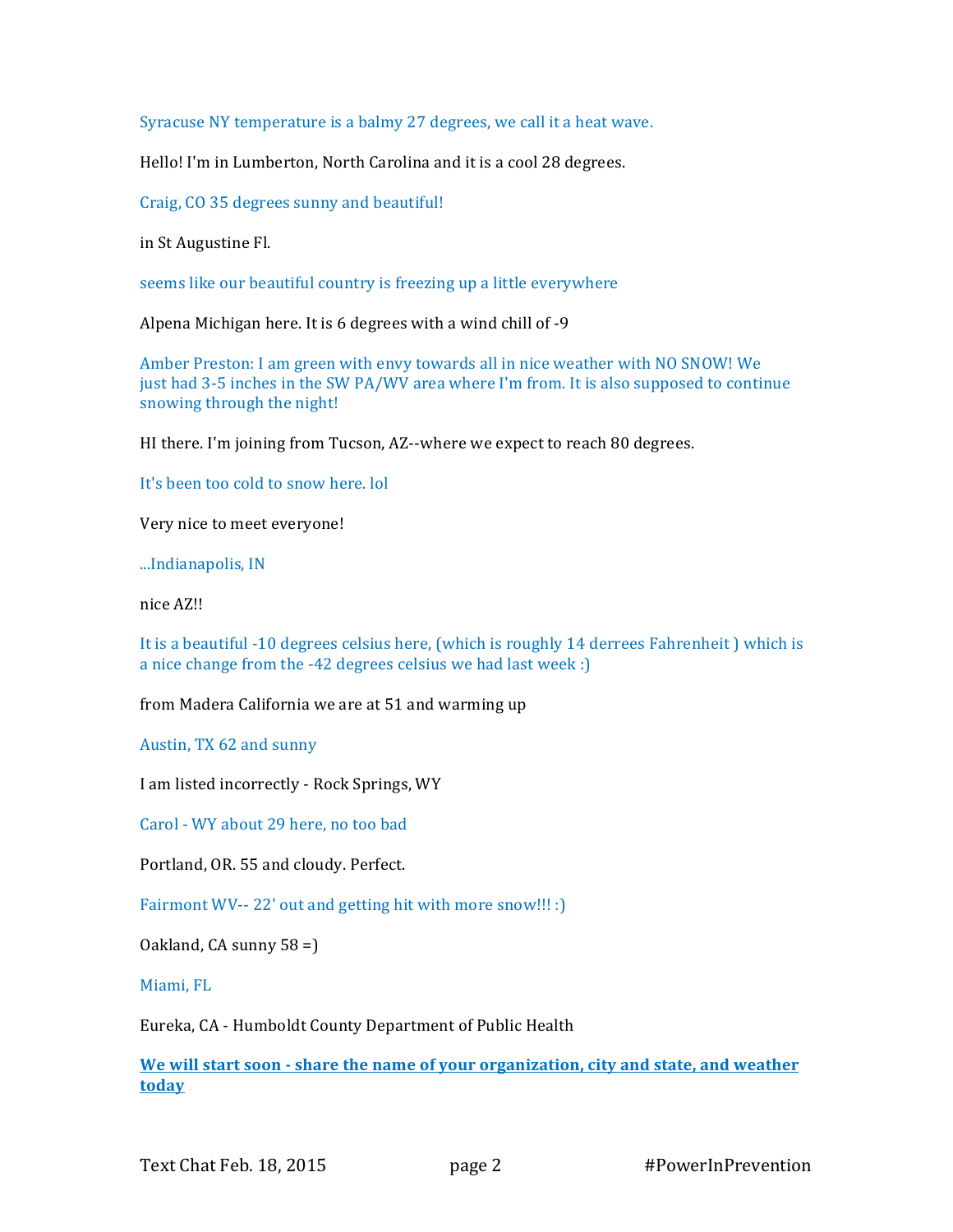New Mexico 61 and sunny

Ilene in Olympia, WA - 42 and cloudy :)

Hi Everyone I work for Shelter Inc. in Alpena Mi.

RAINN, Washington DC. Clear skies, and 34 degrees.

SAC North Bay ON -32 and sunny

Cloudy 52 in Humboldt County, CA

AVCADD

from RISE San Luis Obispo County. I'm in Paso Robles, California and it is 54 degrees.

C.A.S.A., San Jacinto, CA 60 degrees and sunny. Flagstaff, Arizona and a warm 56. Winter didn't hit us this year :(

Weather not cold as for most; Rape Crisis Intervention & Prevention-Butte, Glenn & Tehama Counties in Northern California

Adams County Prosecutors/ Ritzville/ WA/ 42

Prince of Wales, AK - Cloudy and mid 40's - light breeze

Albuquerque balmy 65 sunny!!

Sojourner Family Peace Center. Milwaukee, WI. Very cold 6 degrees

Hi I'm in Hudson NY at The REACH Center, a trauma and victim services organization, it is 25 with sun and blue skies, can't complain!

educator at Vera House in Syracuse, NY

WEAVE and MACA (March Against Child Abuse) Sacramento CA

Fulton Mason Crisis Service, Canton IL -6 degrees here

AVCADD Lancaster CA Sunny temp 65 hi today 75

SAFFRON Centre here... Sherwood Park, Alberta, Canada

Hello, sexual assault advocate for centro la familia advocacy services, Fresno CA

In my earlier hello, I did not mention this. I am in Tucson, AZ (expecting 80 degrees) . I am a PhD Candidate in the American Indian Studies Program at the University of Arizona.

53 degrees in Sacramento, CA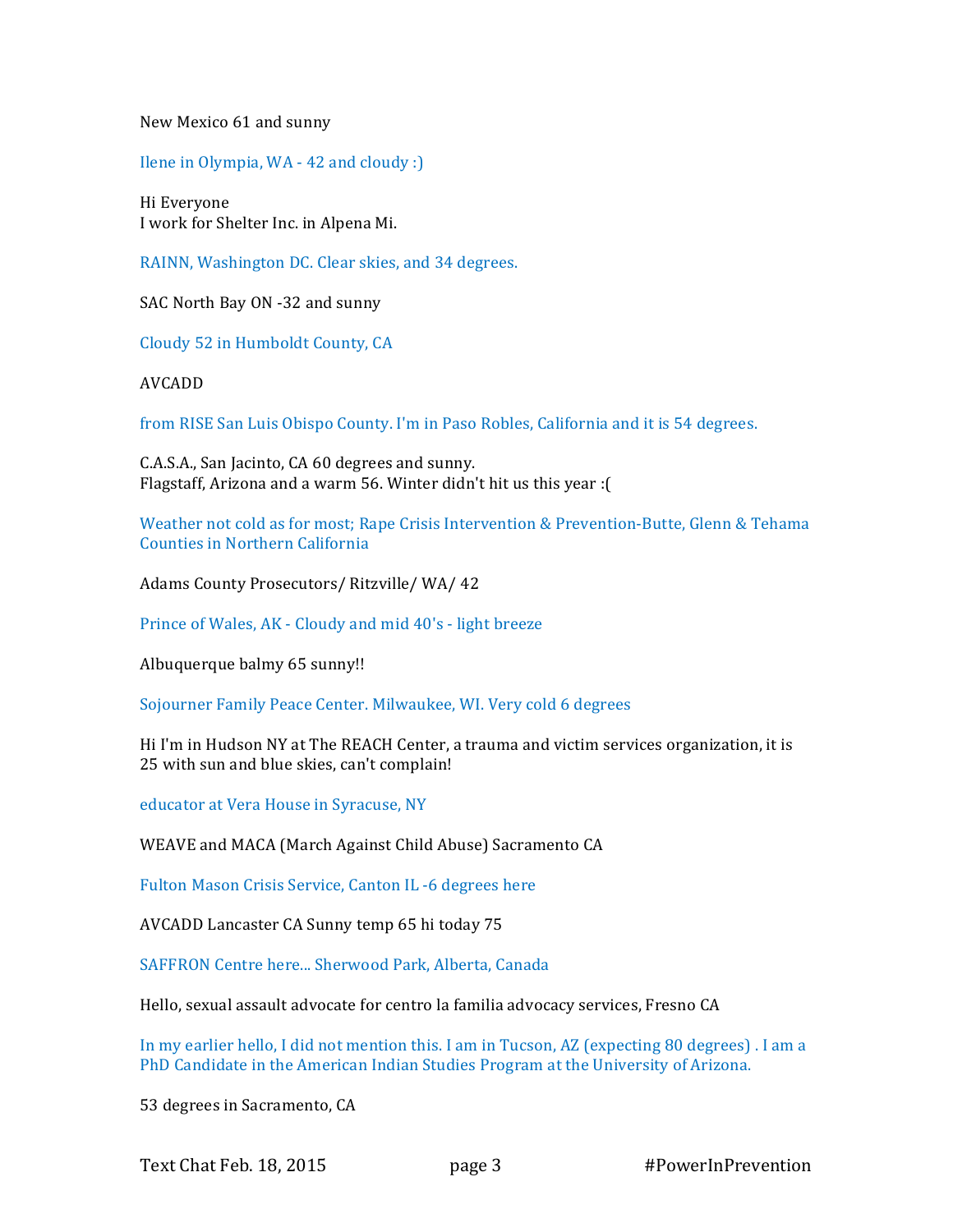## Hello from Maine! It's cold, but at least it's not snowing.

# **http://www.preventconnect.org/2015/02/bridging-knowledge-in-child-sexualabuse-prevention-promising-practices-in-indigenous-communities/**

from Australia...5am and middle of summer

from Portland, OR.

no

No

from Eugene, OR

No, this is my first one, and am very interested in broadening my understanding. yes

Denver Colorado, where it is sunny and bright.

No, I do not work specifically with indigenous populations.

latest best practices

**What are you hoping to get out of this web conference?**

knowledge and tools to use.

Knowledge

Deep understanding of the issue

as much information and understanding and tools to share

Tools

additional knowledge to improve my prosecuting abilities

New viewpoint/ideas to enhance our existing services.

tools for working with children who have experienced sex abuse.

I am new into prevention education, and I want to learn more about working with specific populations!

Culturally specific resources

knowledge and tools to use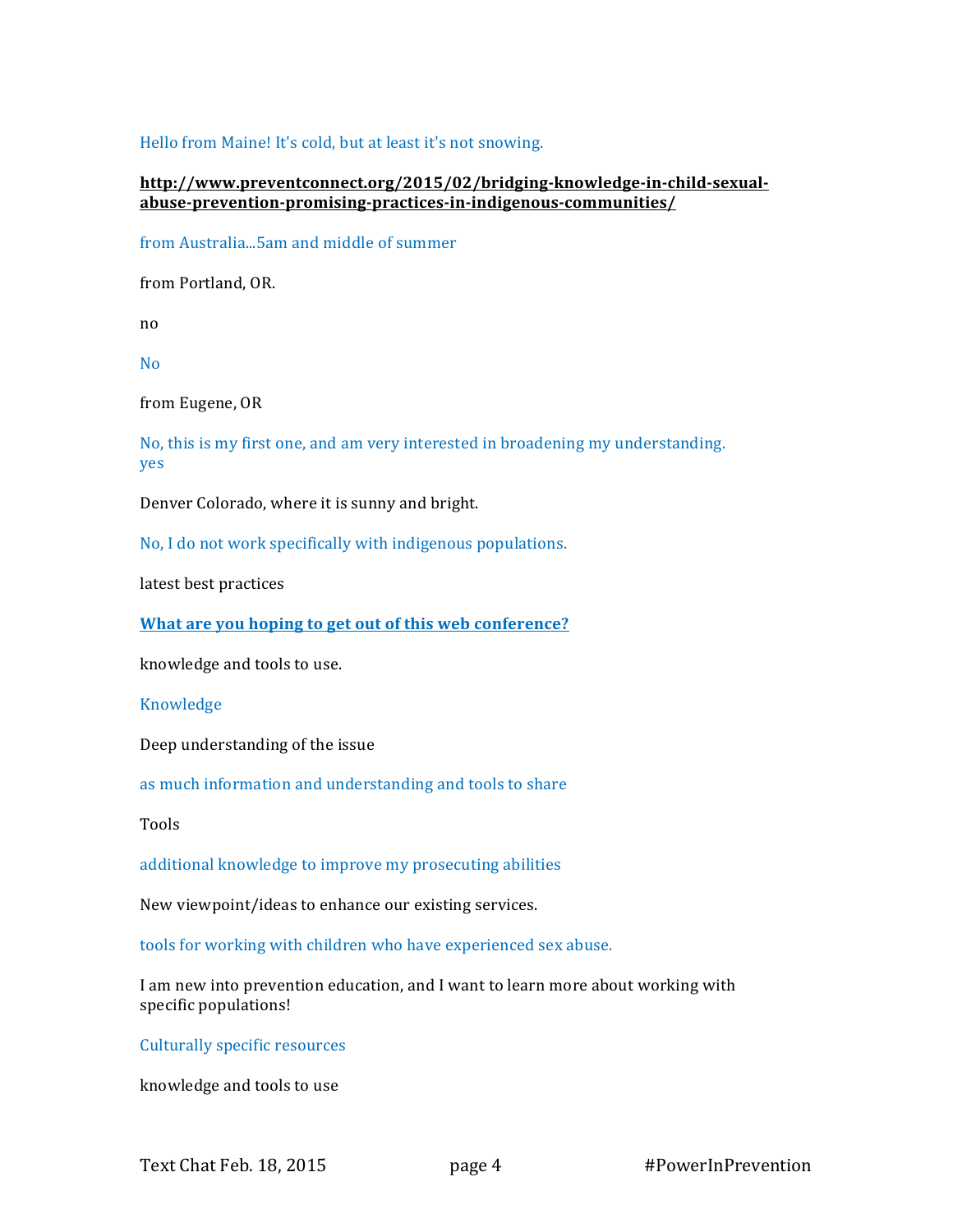### knowledge and how to apply it

A better understanding for the prevention of Child SA, in the hopes to incorporate those towards my future career.

skills! Knowledge that better prepares me for when I do service for such an important population

How to best help the community that I live and work in.

Information about what works and does not work.

more validation

tools and practices to use within these communities

Better tools to assist my parents

Info on interventions in other areas, specifically as it connects to trafficking. Tools, connections beyond my area.

new tools, skills in order to prevent SA

knowledge and tools to use, but also best practices

New ideas and Networking!!

tools to incorporate with the youth I work with

Best practices in a standardized fashion to address and prevent child sexual abuse

new tools

What NOT to do or say when serving these clients

Culturally specific resources

knowledge, better understanding on the topic

knowledge and tools

to learn how different tribes vary

#### awareness

where indigenous communities are using restorative justice practices with offenders and victims.

Information and perspectives gained from different contexts and experience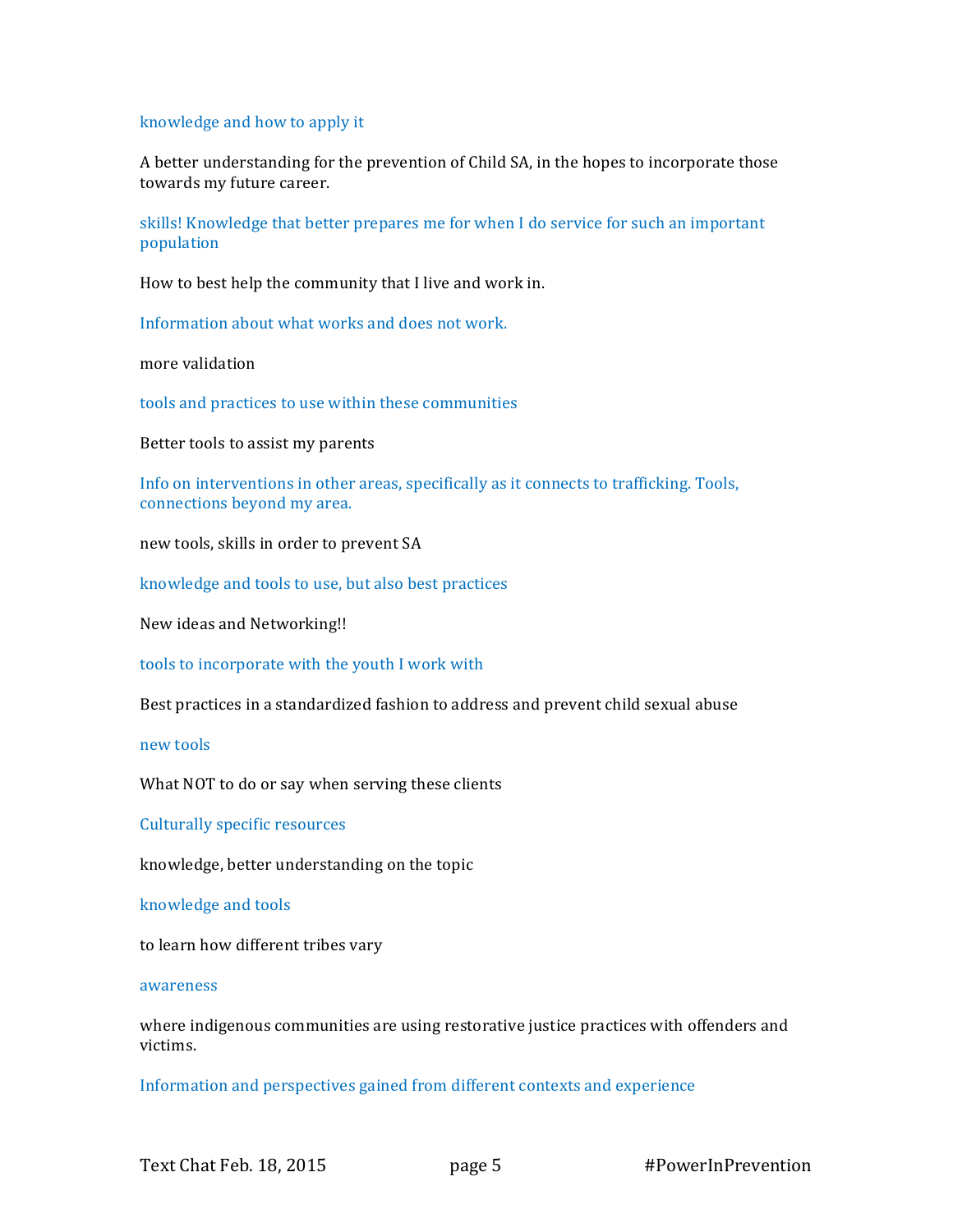best practices

evidence based practices

knowledge and resources

culturally specific and culturally appropriate resources

importance of "talk now - talk often" in prevention

More knowledge and understanding.

indigenous interventions

What is helpful, and what has been tried in the area of prevention.

To be able to help those in need, as I am a survivor myself.

Being effective and non-judgmental.

How to address cultural trauma related specifically to sexual trauma experienced in these indigenous communities... how to circumvent these barriers to changing cultural norms

Obtaining more knowledge about the community and knowing the correct way on how to communicate more effectively

to gain more knowledge to better serve victims

Can you give us the name of the Sandi Pierce presentation so that we can seek out additional information?

 $\overline{0}$ .

with the Refuge House. Sorry I'm late. I am in Sunny Perry Florida

#### **when Cordelia is not speaking she can answer this**

can't find the hand; but I do and I am

We are really in the early stages

to reach Dr. Sandi Pierce re presentation on history of media depictions of Native American Women, www.othayonihresearch.com;

thanks!

Howdy! Had some tech issues but have been on phone since beginning! Good to hear National Center on Domestic and Sexual Violence, www.ncdsv.org

cultural trauma

Text Chat Feb. 18, 2015 **page 6** #PowerInPrevention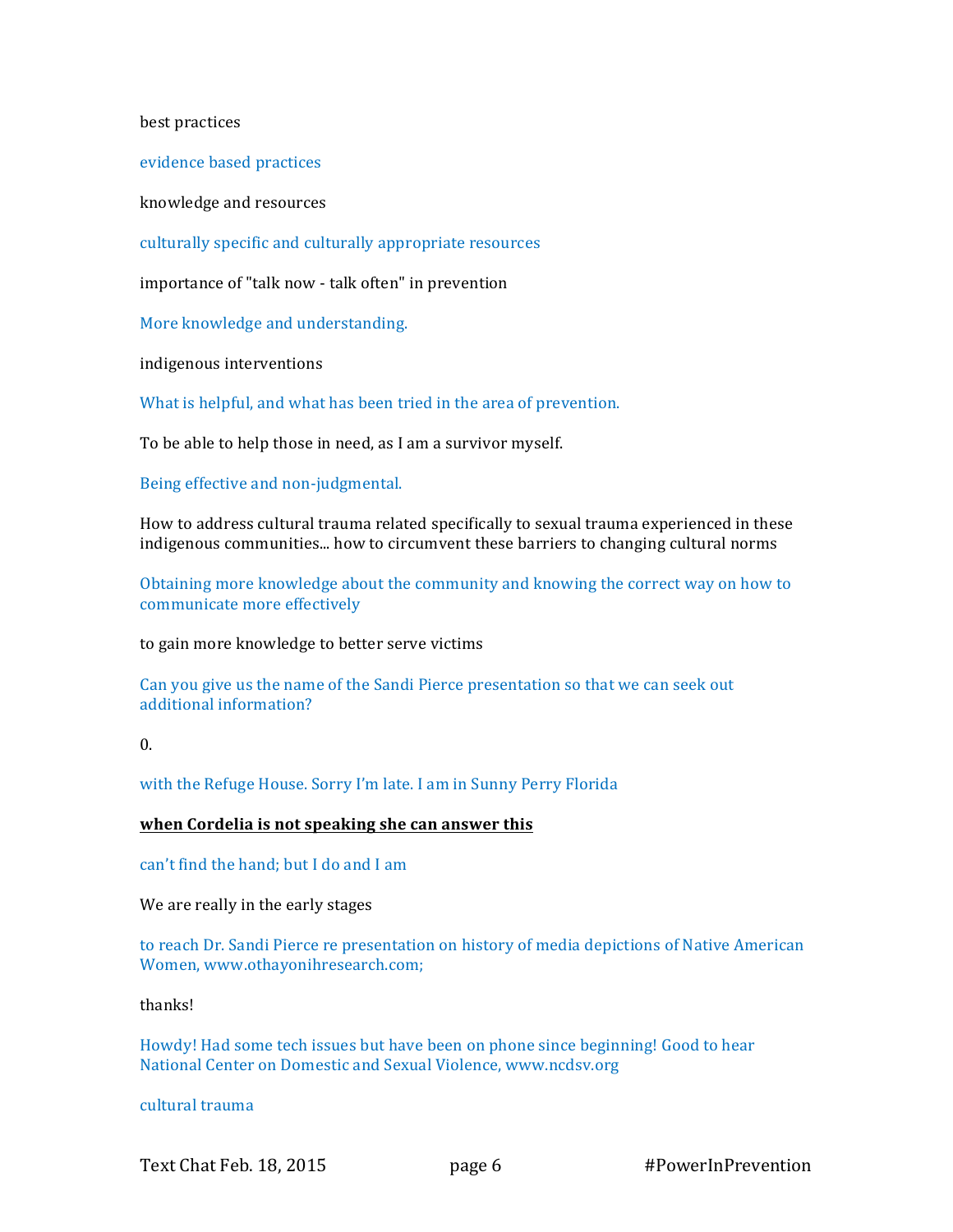# Welcome all

**Garden of Truth: The Prostitution and Trafficking of Native Women in Minnesota www.prostitutionresearch.com/pdfs/Garden\_of\_Truth\_Final\_Project\_WEB.pdf**

If you have questions for the presenters, just type them here and we will get to as many of them as possible during the Q&A.

I have a question about self-care in this field. I am a new professional just entering the field of sexual and domestic violence response and prevention. Child sexual abuse is a particularly difficult topic to deal with. How do the people who have been in this field for years deal with taking care of themselves with this type of difficult work?

How do we change those cultural structures? How can we address those cultural norms?

### Pensacola, FL

Will implementing the blueprint for safety through praxis help create a protective barrier for the victims and allow the tribal community's time to heal?

**great question - we can come back to that later in the discussion**

### Thanks!

Hi, Sexual Assault Response Coordinator, US Army Corps of Engineers. San Francisco, CA. Information and knowledge.

we are tracking the questions and hope to get to many of them

# Thank you

Working in a system (the legal, policy system) that has systematically legislated racism (for Native and other peoples), what changes would you like allies to advocate for? As non-Native people interested in Native self determination, what changes might we engage which might best support your work as an advocate?

Thank you very much for sharing with us

#### AHO

Thank you for your courage in raising my awareness.

# **What is most important about this to consider related to prevention efforts?**

# Very good - thanks so much for the insight!

Community-specific prevention strategies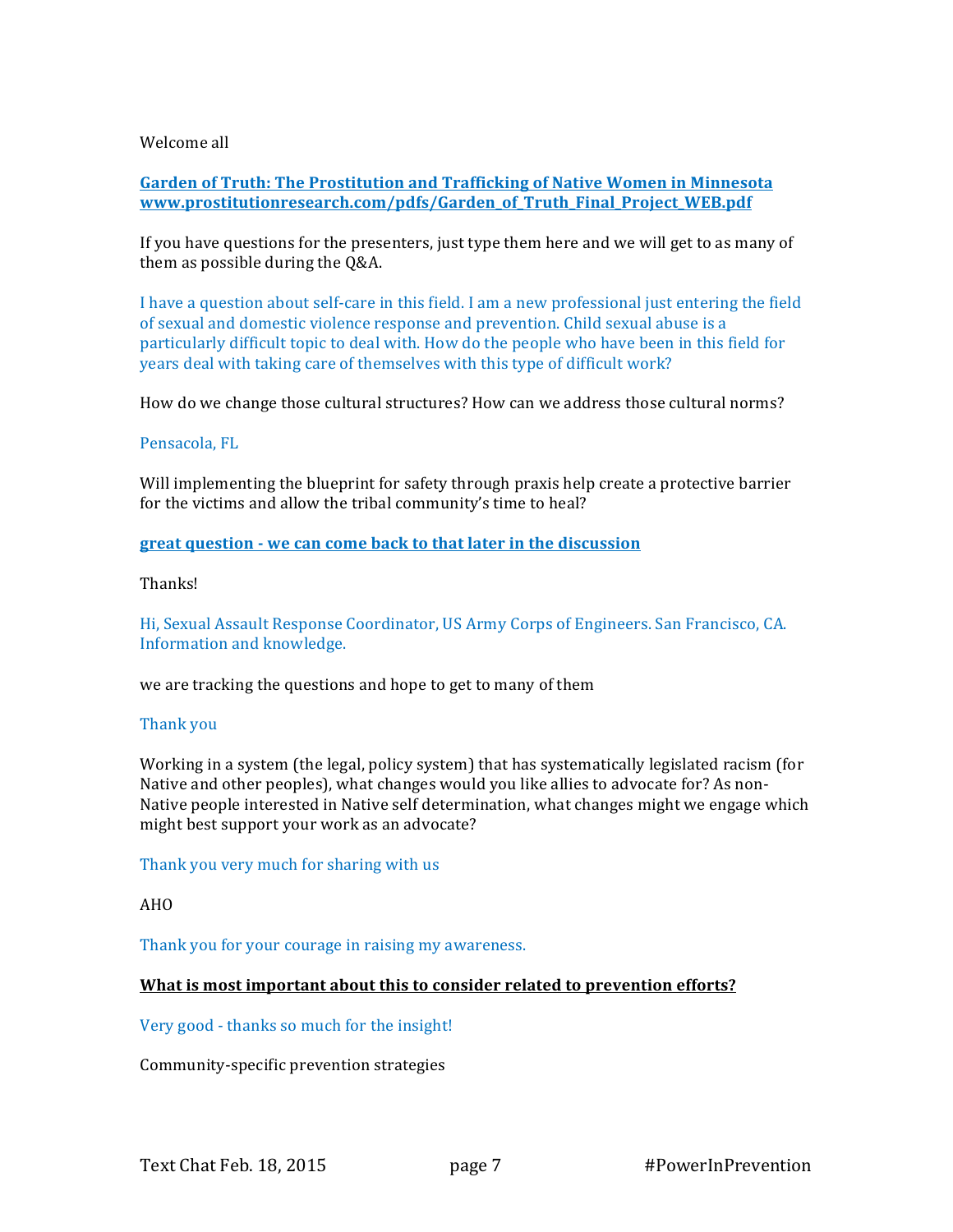Accountability is such a big issue. So many community members have barriers to action (Green Dot) - Those who know are scared for their safety to say anything, and the family members don't want to "call out" perp's in their homes - how to overcome these fears? Where can these victims get the support to stop the madness - is there perpetrator education that can take place?

In my area more outreach to the Indian community needs to take place.

Trust and understanding when going into a community that is not your own

Ensuring that the strengths of that community & key community members are incorporated into the prevention messaging

Thank you, for sharing and your work. Some of the more important points about prevention efforts is to 1) recognize that there are no "throw-away" beings, 2) recognize that sometimes the onus is on the victim/survivor to describe what is going on when they may not even have the words and 3) this is a community violence, not just individual, and therefore community accountability (outward and inward) is imperative.

Proper education from a young age regarding these issues, in regards to consent and the harm of sexual abuse in an effort to prevent would-be perpetrators rather than simply teaching would-be victims to stay safe.

Collaborating w/the various tribal members in our area and asking permission for us to join in the their conversation of child sexual violence--so it's not perceived as an outsider pushing our ideas

Audre Lorde said, "Caring for myself is not self-indulgence, it is self-preservation, and that is an act of political warfare."

I love it!

YES

Thank You, great words!

#### **Great quote on Audre Lorde's birthday**

Thank you for including in this conversation two-spirit people. Oftentimes that adds another risk-factor for abuse as well.

I usually write in these chat boxes when I am not presenting

So now I have done it

I am working a lot with historical archives now.

We hold our Take Our Lives rally at Peskeompskut Park, the site of a major massacre in our area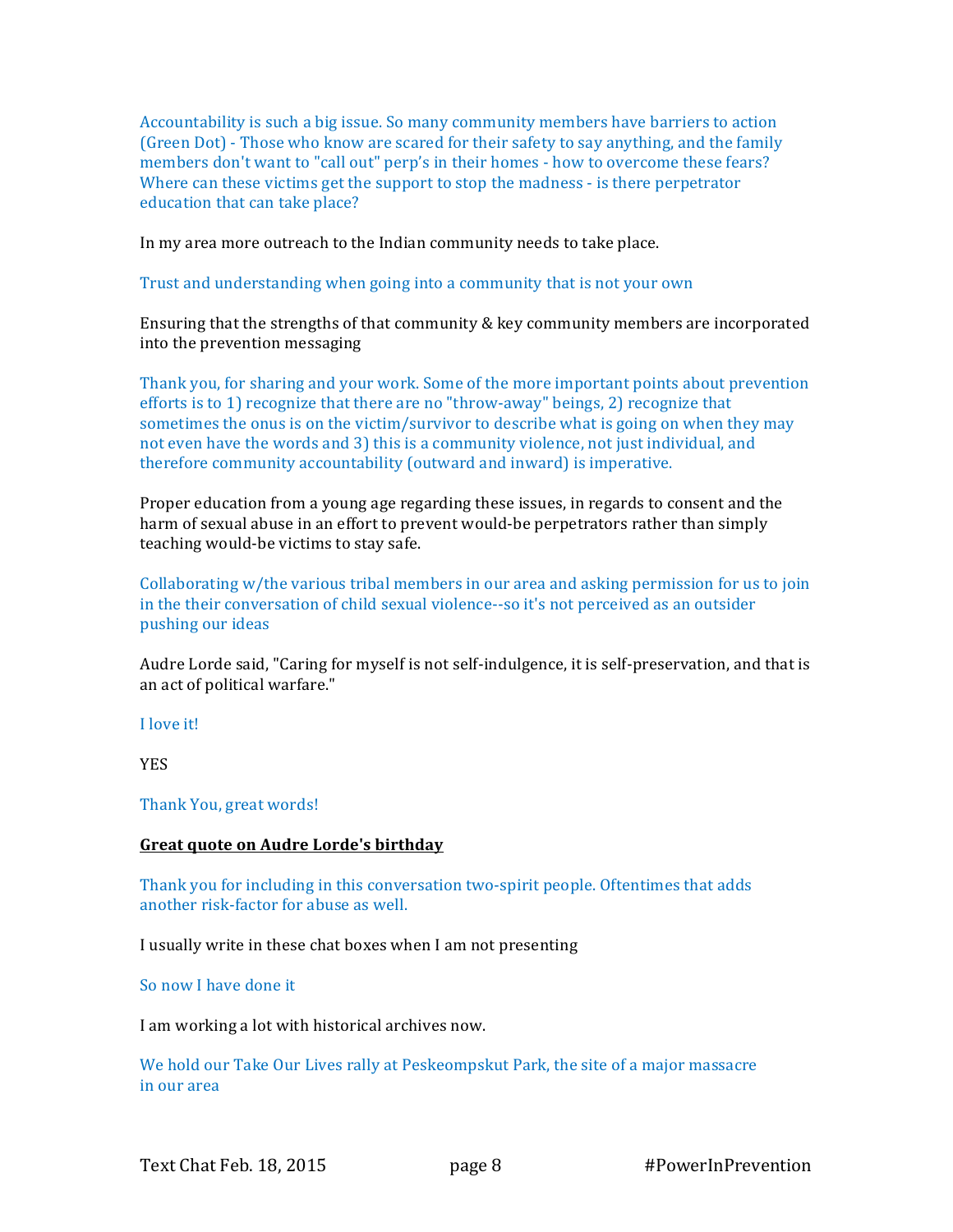what was the massacre you mentioned wherein  $600+$  were killed and only  $60$  or so were not women or children?

yes, racism crushes the soul (recent experience with my 5 year old son) - we have to fight it in order for people to thrive

#### Sand Creek

Can you suggest meditation as a way to self care? or yoga or walking. Connecting with one self, can be very healing...over time.

### Thank you

Thank you, for also connecting the history of colonization, so directly, as a foundation to build new approaches for prevention. I am curious about the lack of focus on the abuse of boys and men in prostitution in prevention work. Outside of Native community, the rumor is that Native communities would not feel comfortable addressing the issue. What is your opinion?

Talk now-Talk Often begins at a very young age - It emphasizes the relationship between parents and children educating both simultaneously on what is normal and what is not normal intimate behavior... empowering parents to BELIEVE their children who disclose the abuse, and educating the kids that it is essential for them to disclose the abuse that takes place. Protection then becomes the issue for both the victim and the non-abusive parent. Historical Trauma prolongs the fear. It is important to know that there are non-natives who are intensely opposed to all of the horrific abuse that occurred to all natives, and there is support available, and heart felt concern that indigenous people are supported and believe they are supported.

I think colonization impacts everyone regardless of race. We have all been impacted by this

To clarify an earlier question--the question is about boys and men as victims and/or survivors....

How to you create gender inclusive safe spaces without reinforcing the forms of oppression we are trying to overcome? (ie. males and/or cisgender people taking space during dialogue)

...also, around non-ally advocacy--not about racism. As non-Native people interested in Native self determination, what changes might we engage which might best support your work as an advocate?

it is hard to hear at times, as it sounds like someone is breathing into their mic

there is some wind or heavy breathing happening

opps. not "non-ally" advocacy. Ally advocacy.

[As someone who struggles with sometimes (often?) takes up a lot of space, I can attest to the power of circles to remind us to listen  $90\%$  of the time!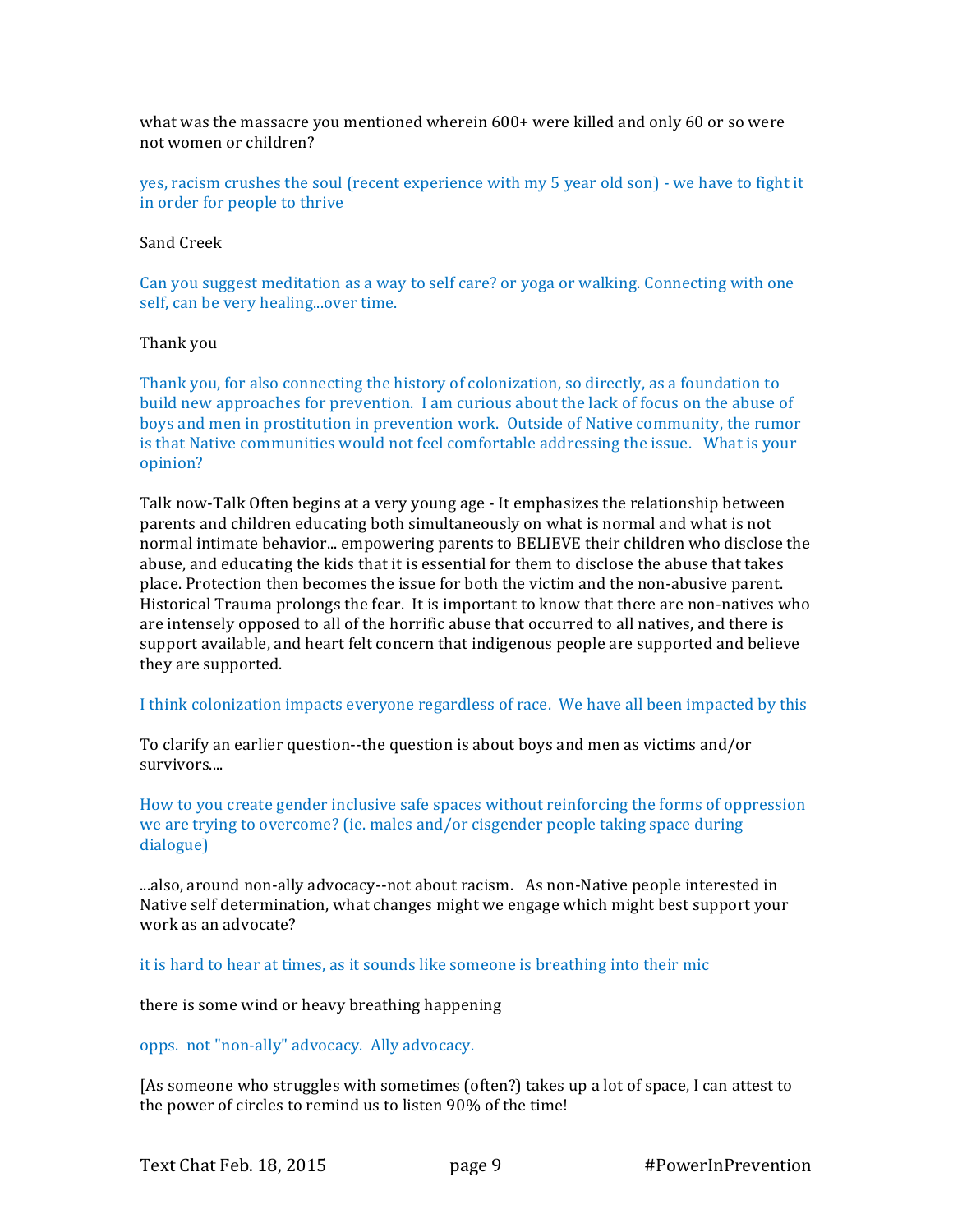been very lucky to witness a few of the Visioning Bear sessions

AHO!

Is the Walking in Balance with All Our Relations indigenous program available for other tribal programs to use?

thank you, both!

It will be very soon.

What is ONE action you plan to take?

Be culturally competent and colored blind.

We are planning a "soft" copyright

community involvement..

Please don't be color blind... That's like saying people of color don't exist.

I like color aware :)

Support culturally 

Appropriate and community based practices, don't come in and play the expert, let the people teach you from the expertise of their experience and life

Reach out to the Indian community and "ask" then just listen.

Reciprocity in research and work (already a process), and remain cognizant of my role as an ally.

Advocating to all that will listen!

Respect the collective wisdom of each community and be willing to learn from those who are different from you.

Incorporating the history of colonization into CSA prevention with aboriginal communities (Australia)

Setting aside our own personal issues, stereotypes, and beliefs to open ourselves to truly listen to the survivors we work with.

Storytelling to bring awareness to the forefront of discussions within the culture and communities

This was validating of what I'm currently doing, thanks very much. I'd like to stay connected to the curriculum in discussing right now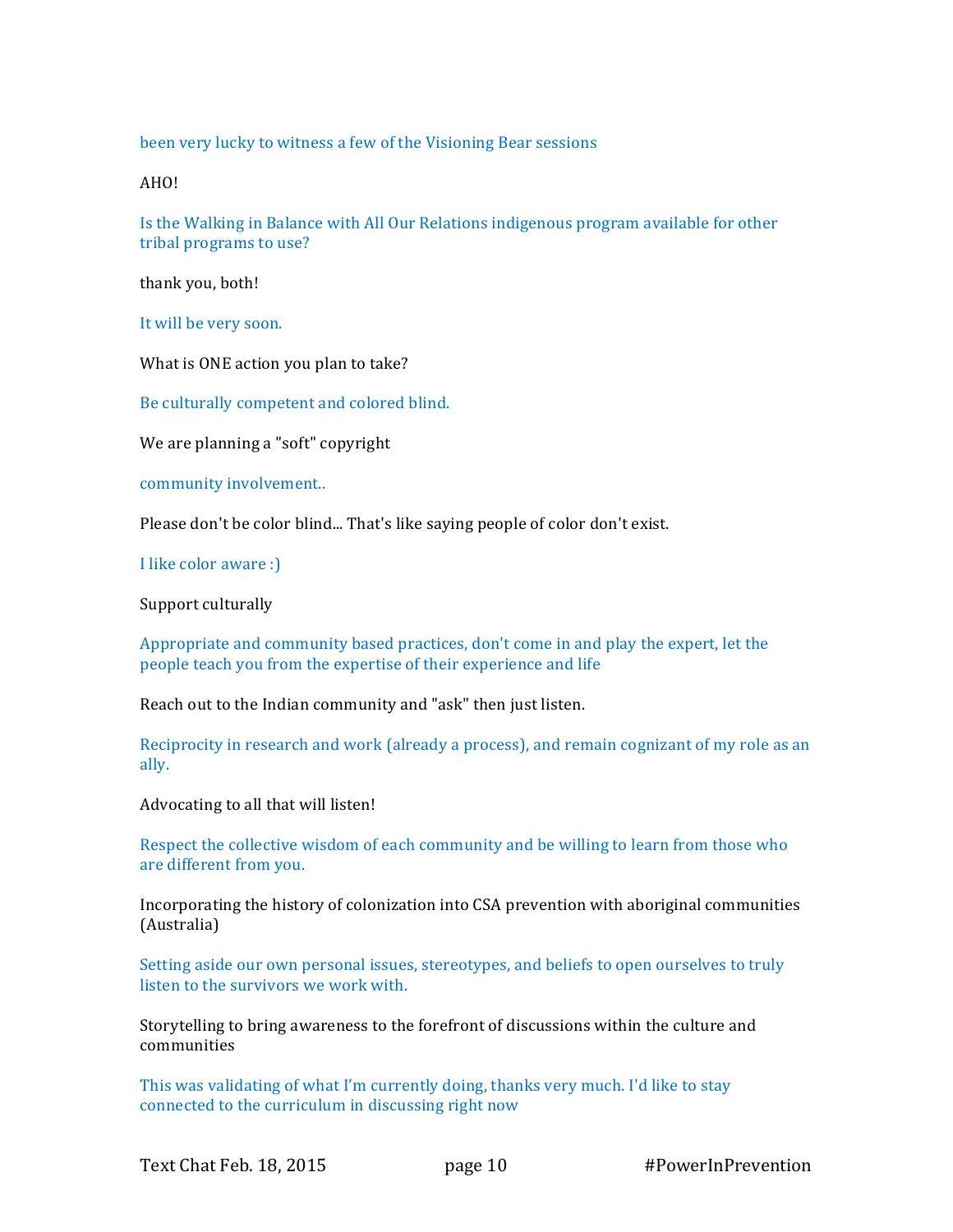# Thank you!

Creating a greater focus on educating the community as to how to accept and respond positively and supportively to those who come forward with abuse they have experienced AND educating community as to how to send messages that perpetration will not be accepted or tolerated

I know we have a small tribe in our community, but a VERY small tribe, no reservation or anything that I am aware of. I plan on checking into this tribe to see if I can offer some educational information specific to their community.

Yes... Questions and listening!!! Very powerful!!!!

and yes, I agree about the power of story... more story sharing here would be inspiring and powerful

What is your takeaway from today's web conference?

The Power of Patience and; Listening! Thank You ;0)

Great Idea!

Don't horde knowledge! Share it.

The strength of these great women leaders who have survived the colonial oppression and are thriving and leading

Can you put contact info in text box? Guadalupe Lopez TA Training Coordinator

Minnesota Indian Women's Sexual Assault Coalition 1619 Dayton Ave, Suite 303 St. Paul, MN 55104 651-646-4800 Office 651-6464798 Fax www.miwsac.org

Thank YOU!

Thank you so much for all of this information!

where's the fb link again

Thank you all very much!!

Strong Oak Lefebvre visioningb.e.a.r@gmail.com(413) 961-9167

Like Visioning BEAR Circle Intertribal Coalition on Facebook